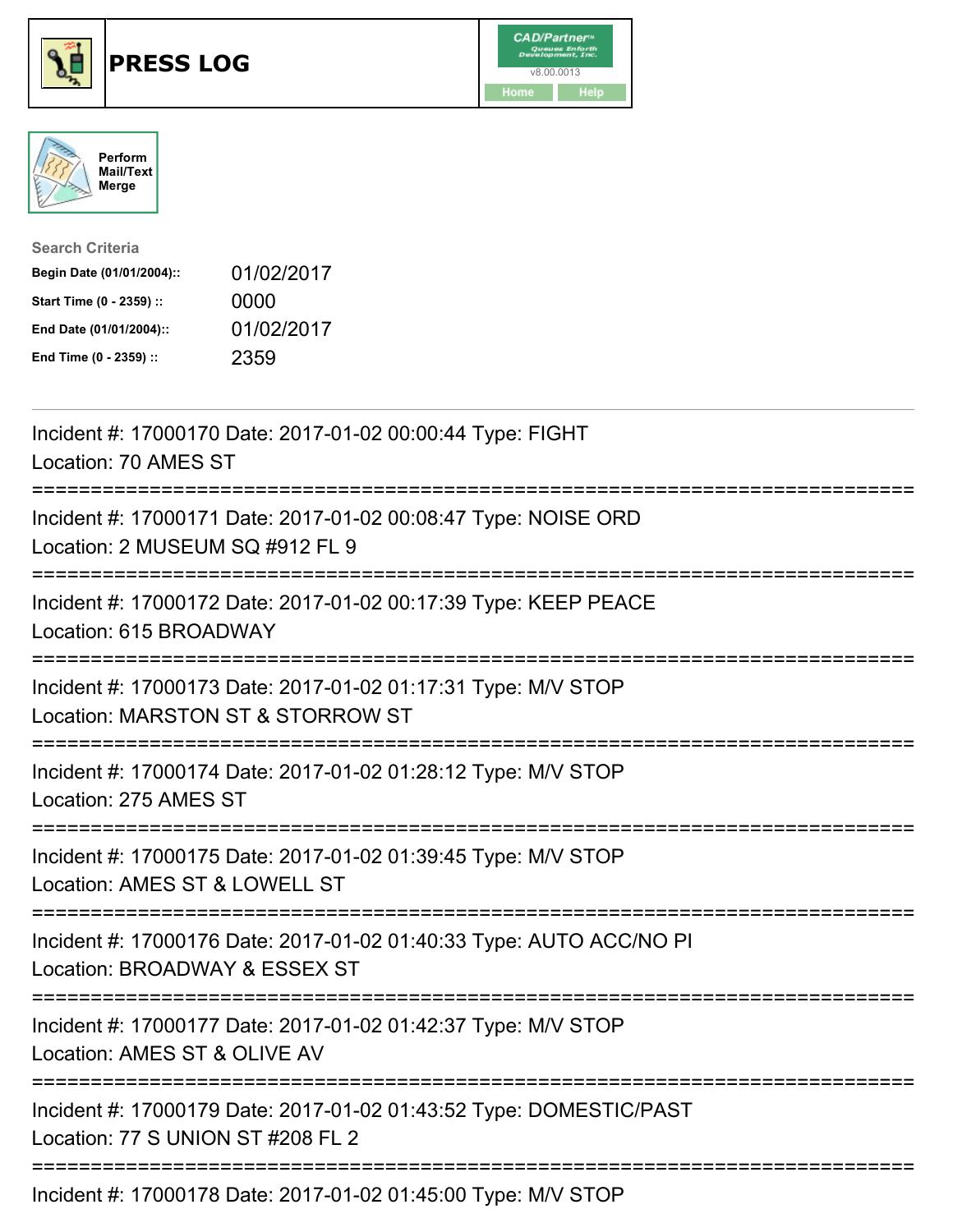Location: AMES ST & LOWELL ST =========================================================================== Incident #: 17000180 Date: 2017-01-02 01:50:15 Type: SUS PERS/MV Location: 444 LOWELL ST =========================================================================== Incident #: 17000181 Date: 2017-01-02 01:56:14 Type: M/V STOP Location: BROADWAY & CROSS ST =========================================================================== Incident #: 17000182 Date: 2017-01-02 02:01:16 Type: M/V STOP Location: BRADFORD ST & BROADWAY =========================================================================== Incident #: 17000183 Date: 2017-01-02 02:02:52 Type: LOUD NOISE Location: 600 BROADWAY #223 =========================================================================== Incident #: 17000184 Date: 2017-01-02 02:11:49 Type: LOUD NOISE Location: 77 BASSWOOD ST FL 2 =========================================================================== Incident #: 17000185 Date: 2017-01-02 02:15:27 Type: TOW/REPOSSED Location: 2 GROVE ST =========================================================================== Incident #: 17000187 Date: 2017-01-02 02:37:38 Type: M/V STOP Location: BROADWAY & CROSS ST =========================================================================== Incident #: 17000186 Date: 2017-01-02 02:38:37 Type: M/V STOP Location: BOXFORD ST & S UNION ST =========================================================================== Incident #: 17000188 Date: 2017-01-02 03:52:49 Type: AUTO ACC/PI Location: BENNINGTON ST & PARK ST =========================================================================== Incident #: 17000189 Date: 2017-01-02 03:54:17 Type: ALARMS Location: HI QUALITY OUTO SOUNDS / 39 WINTER ST =========================================================================== Incident #: 17000190 Date: 2017-01-02 04:18:09 Type: TOW/REPOSSED Location: 18 JASPER ST =========================================================================== Incident #: 17000191 Date: 2017-01-02 04:24:47 Type: TOW/REPOSSED Location: 39 BELLEVUE ST =========================================================================== Incident #: 17000192 Date: 2017-01-02 04:43:13 Type: LOUD NOISE Location: 204 S UNION ST FL 2 =========================================================================== Incident #: 17000193 Date: 2017-01-02 04:53:05 Type: M/V STOP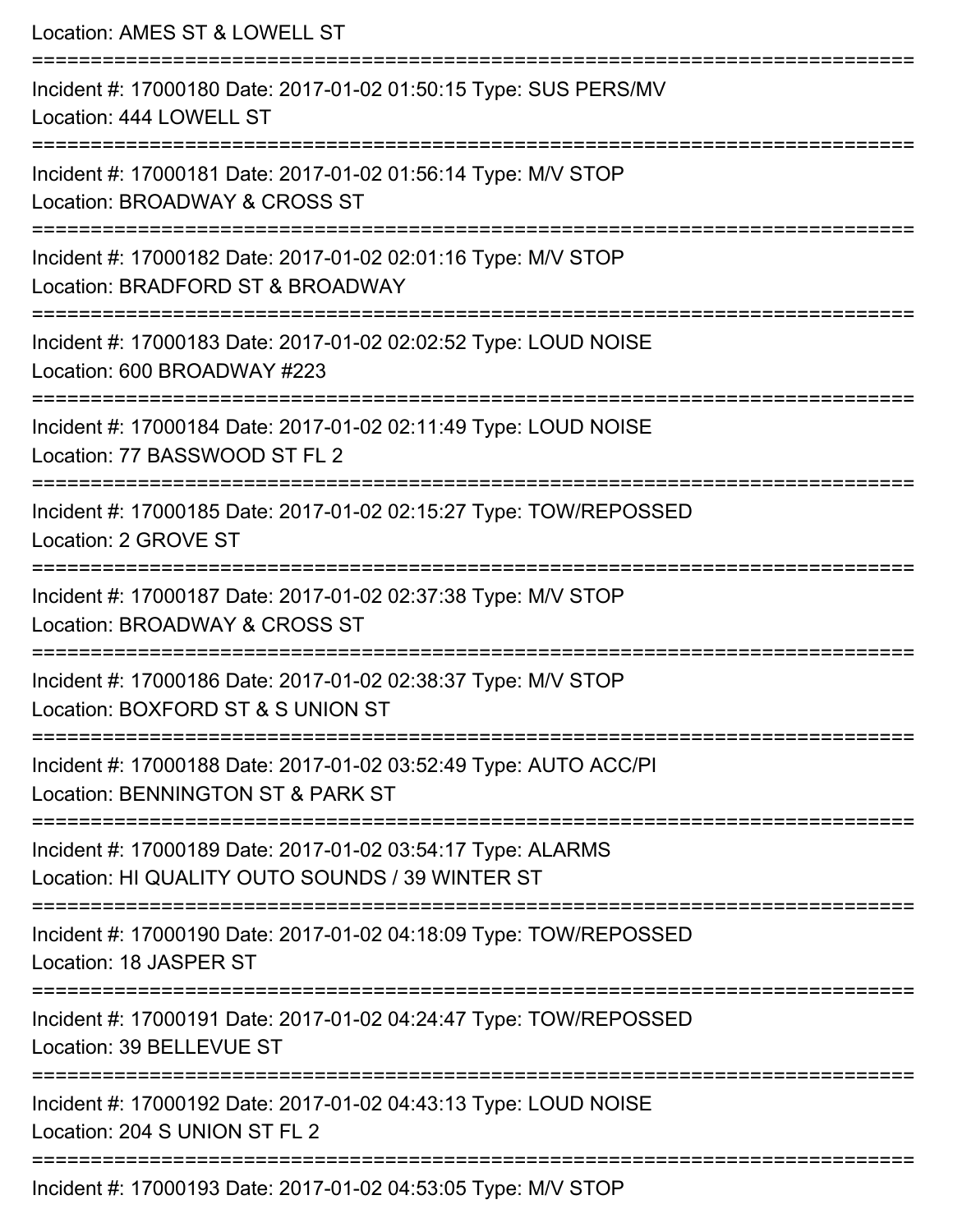| Incident #: 17000194 Date: 2017-01-02 05:41:00 Type: MEDIC SUPPORT<br>Location: 32 HIGHLAWN AV                     |
|--------------------------------------------------------------------------------------------------------------------|
| Incident #: 17000195 Date: 2017-01-02 05:42:51 Type: LOUD NOISE<br>Location: 204 S UNION ST FL 2                   |
| Incident #: 17000196 Date: 2017-01-02 06:17:09 Type: LOUD NOISE<br>Location: 204 S UNION ST FL 2                   |
| Incident #: 17000197 Date: 2017-01-02 06:34:52 Type: ALARM/BURG<br>Location: OLIVER SCHOOL / 183 HAVERHILL ST FL 1 |
| Incident #: 17000198 Date: 2017-01-02 06:44:08 Type: M/V STOP<br>Location: NEWTON ST & SALEM ST                    |
| Incident #: 17000199 Date: 2017-01-02 07:26:27 Type: PARK & WALK<br>Location: BRADFORD ST & BROADWAY               |
| Incident #: 17000200 Date: 2017-01-02 07:35:54 Type: SUS PERS/MV<br>Location: TOW OF M/V / 191 SPRUCE ST           |
| Incident #: 17000201 Date: 2017-01-02 07:41:29 Type: ALARM/BURG<br>Location: CSR / 78 STATE ST                     |
| Incident #: 17000202 Date: 2017-01-02 07:48:36 Type: GUN CALL<br>Location: 70 CONGRESS ST                          |
| Incident #: 17000203 Date: 2017-01-02 07:56:39 Type: CK WELL BEING<br>Location: 331 SALEM ST #B                    |
| Incident #: 17000204 Date: 2017-01-02 08:24:16 Type: ALARMS<br>Location: HIT & RUN / 380 LOWELL ST                 |
| Incident #: 17000205 Date: 2017-01-02 08:28:27 Type: MISSING PERS<br>Location: DEWEY ST & HOBSON ST                |
| Incident #: 17000206 Date: 2017-01-02 08:40:31 Type: LOCKOUT<br>Location: 35 COMMON ST                             |
| Incident #: 17000207 Date: 2017-01-02 08:54:04 Type: CK WELL BEING                                                 |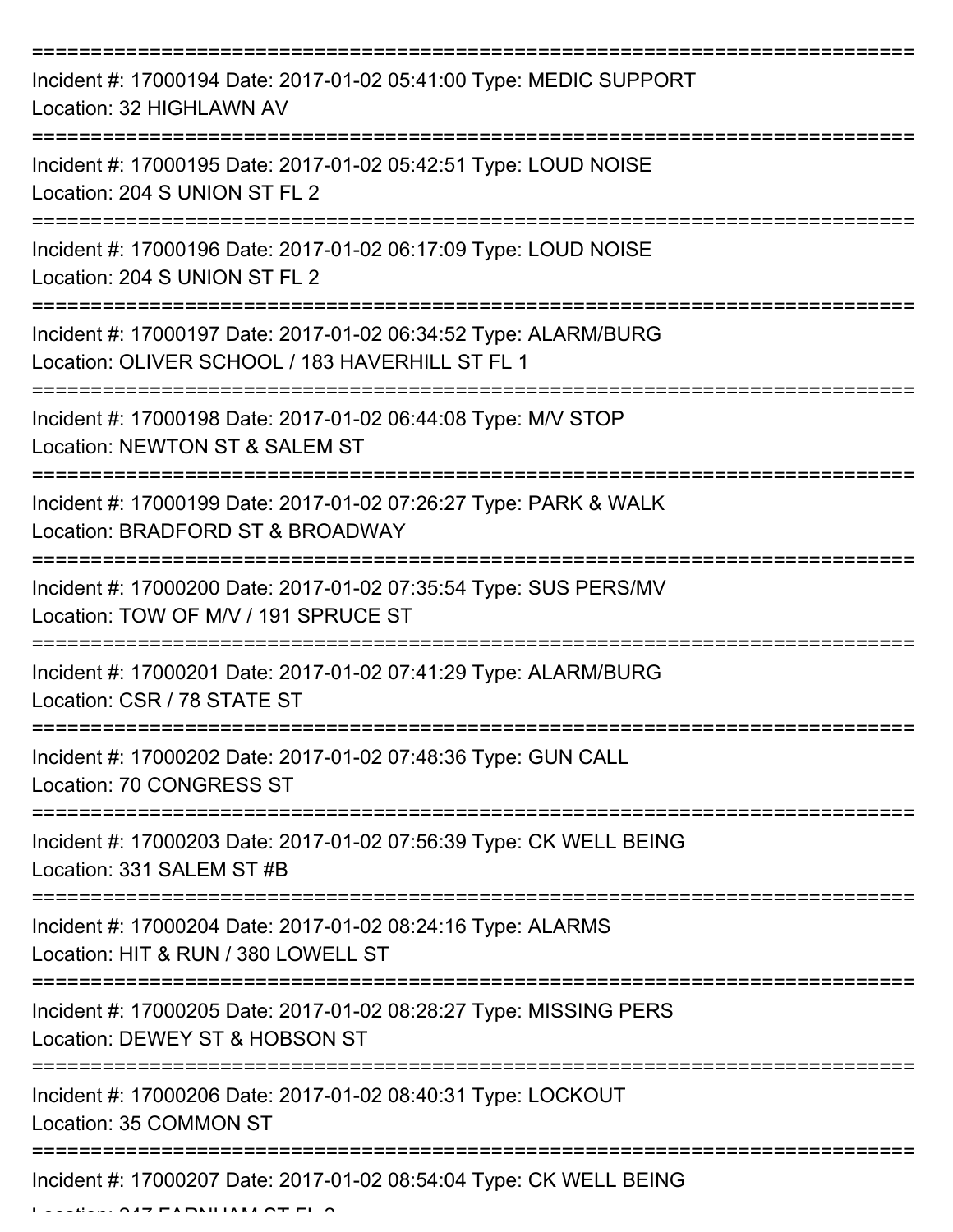| Incident #: 17000208 Date: 2017-01-02 09:11:54 Type: ALARM/BURG<br>Location: GOOD SHEPPARD / 412 HAMPSHIRE   |
|--------------------------------------------------------------------------------------------------------------|
| Incident #: 17000209 Date: 2017-01-02 09:18:19 Type: ALARM/BURG<br>Location: 157 SARATOGA ST                 |
| Incident #: 17000210 Date: 2017-01-02 09:28:15 Type: SUS PERS/MV<br>Location: 178 LAWRENCE ST                |
| Incident #: 17000211 Date: 2017-01-02 09:53:31 Type: MAL DAMAGE<br>Location: 300 HAMPSHIRE ST.               |
| Incident #: 17000212 Date: 2017-01-02 09:57:48 Type: ANIMAL COMPL<br>Location: MERRIMACK ST & CENTRAL BRIDGE |
| Incident #: 17000213 Date: 2017-01-02 10:10:27 Type: SELECTIVE ENF<br>Location: S UNION ST & SALEM ST        |
| Incident #: 17000214 Date: 2017-01-02 10:12:47 Type: AUTO ACC/UNK PI<br>Location: RIVERVIEW PL & WATER ST    |
| Incident #: 17000215 Date: 2017-01-02 10:13:49 Type: M/V STOP<br>Location: 243 S BROADWAY                    |
| Incident #: 17000216 Date: 2017-01-02 10:20:39 Type: M/V STOP<br>Location: 248 BROADWAY                      |
| Incident #: 17000217 Date: 2017-01-02 10:31:13 Type: STOL/MV/PAS<br>Location: 661 ESSEX ST #ST               |
| Incident #: 17000218 Date: 2017-01-02 10:34:28 Type: M/V STOP<br>Location: ELM ST & HAMPSHIRE ST             |
| Incident #: 17000219 Date: 2017-01-02 10:45:50 Type: M/V STOP<br>Location: SALEM ST & SHAWSHEEN RD           |
| Incident #: 17000220 Date: 2017-01-02 10:47:12 Type: CK WELL BEING<br>Location: 276 HAVERHILL ST             |
| Incident #: 17000221 Date: 2017-01-02 10:54:09 Type: MEDIC SUPPORT                                           |

Location: 11 C BOWDOIN CT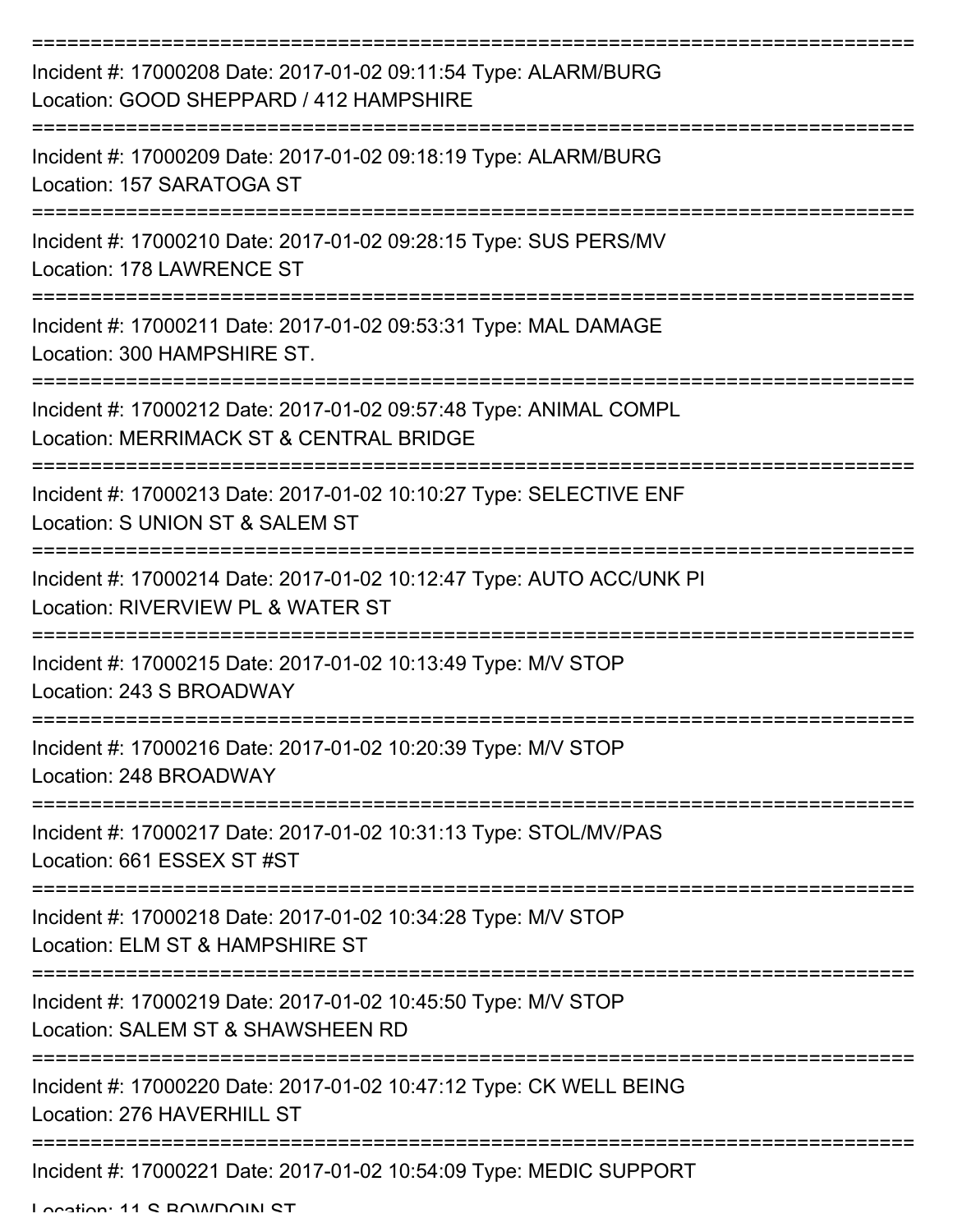| Incident #: 17000222 Date: 2017-01-02 11:00:04 Type: MEDIC SUPPORT<br>Location: 45 BROADWAY #A305                                      |
|----------------------------------------------------------------------------------------------------------------------------------------|
| Incident #: 17000223 Date: 2017-01-02 11:04:39 Type: UNWANTEDGUEST<br>Location: 63 LINEHAN ST                                          |
| Incident #: 17000224 Date: 2017-01-02 11:22:19 Type: DOMESTIC/PROG<br>Location: 364 S BROADWAY                                         |
| Incident #: 17000225 Date: 2017-01-02 11:31:47 Type: DOMESTIC/PAST<br>Location: WALK IN WALK IN / 81 DORCHESTER ST                     |
| Incident #: 17000226 Date: 2017-01-02 11:40:34 Type: HIT & RUN M/V<br>Location: 9 BEACON ST                                            |
| Incident #: 17000227 Date: 2017-01-02 12:21:02 Type: M/V STOP<br>Location: HAVERHILL ST & WEST ST                                      |
| Incident #: 17000228 Date: 2017-01-02 12:30:39 Type: AUTO ACC/NO PI<br>Location: DUNKIN DONUTS / 581 ANDOVER ST                        |
| Incident #: 17000229 Date: 2017-01-02 12:33:10 Type: SUS PERS/MV<br>Location: 370 BROADWAY                                             |
| Incident #: 17000230 Date: 2017-01-02 12:39:52 Type: M/V STOP<br>Location: 6FA884 / HAVERHILL ST & WEST ST                             |
| Incident #: 17000231 Date: 2017-01-02 12:42:06 Type: MEDIC SUPPORT<br>Location: 115 BERKELEY ST #3                                     |
| Incident #: 17000232 Date: 2017-01-02 12:54:26 Type: INVEST CONT<br>Location: 574 HOWARD ST                                            |
| _____________________________________<br>Incident #: 17000233 Date: 2017-01-02 13:04:20 Type: MV/BLOCKING<br>Location: 107 SARATOGA ST |
| Incident #: 17000234 Date: 2017-01-02 13:09:08 Type: MEDIC SUPPORT<br>Location: 594 HAVERHILL ST #APT1                                 |
| Incident #: 17000237 Date: 2017-01-02 13:09:25 Type: DISTURBANCE                                                                       |

Location: 15 UNION ST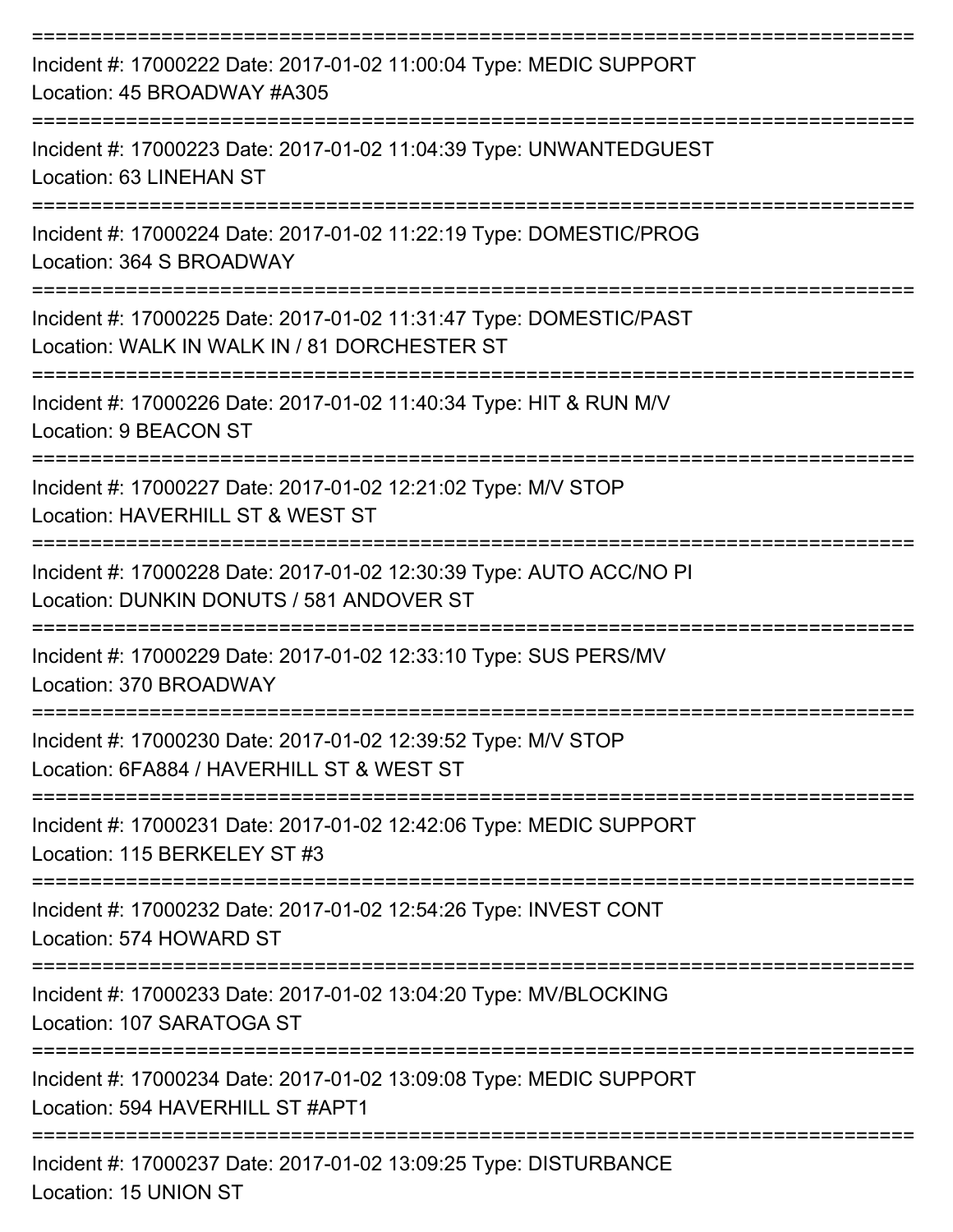| Incident #: 17000235 Date: 2017-01-02 13:10:42 Type: M/V STOP<br>Location: BRADFORD ST & HAMPSHIRE ST                             |
|-----------------------------------------------------------------------------------------------------------------------------------|
| ======================<br>Incident #: 17000236 Date: 2017-01-02 13:11:17 Type: AUTO ACC/PI<br>Location: FOSTER ST & SALEM ST      |
| Incident #: 17000238 Date: 2017-01-02 13:20:44 Type: THREATS<br>Location: WALK IN WALK IN / 153 BEACON AVE<br>------------------- |
| Incident #: 17000239 Date: 2017-01-02 13:45:37 Type: M/V STOP<br>Location: HAVERHILL ST & WEST ST                                 |
| Incident #: 17000240 Date: 2017-01-02 13:47:19 Type: AUTO ACC/NO PI<br>Location: PARK ST & WELLS ST<br>------------------         |
| Incident #: 17000241 Date: 2017-01-02 13:47:38 Type: MISSING PERS<br>Location: WALK IN WALK IN / 59 BROOK                         |
| Incident #: 17000242 Date: 2017-01-02 13:49:22 Type: M/V STOP<br>Location: ERVING AV & LAWRENCE ST                                |
| Incident #: 17000243 Date: 2017-01-02 13:52:15 Type: M/V STOP<br>Location: WEST ST & WILLOUGHBY ST                                |
| Incident #: 17000244 Date: 2017-01-02 13:52:57 Type: MISSING PERS<br>Location: WALK IN WALK IN / 59 BROOK                         |
| Incident #: 17000246 Date: 2017-01-02 13:57:59 Type: CK WELL BEING<br>Location: 400 ANDOVER ST #APT 208 FL 2NDFL                  |
| Incident #: 17000245 Date: 2017-01-02 13:58:37 Type: M/V STOP<br>Location: MANCHESTER ST & WEST ST                                |
| Incident #: 17000247 Date: 2017-01-02 14:02:27 Type: INVESTIGATION<br>Location: 48 SARATOGA ST #2R                                |
| Incident #: 17000248 Date: 2017-01-02 14:11:48 Type: DRUG VIO<br>Location: 5 JENNINGS ST                                          |
| Incident #: 17000249 Date: 2017-01-02 14:27:02 Type: DOMESTIC/PROG<br>Location: 624 HOWARD ST #1                                  |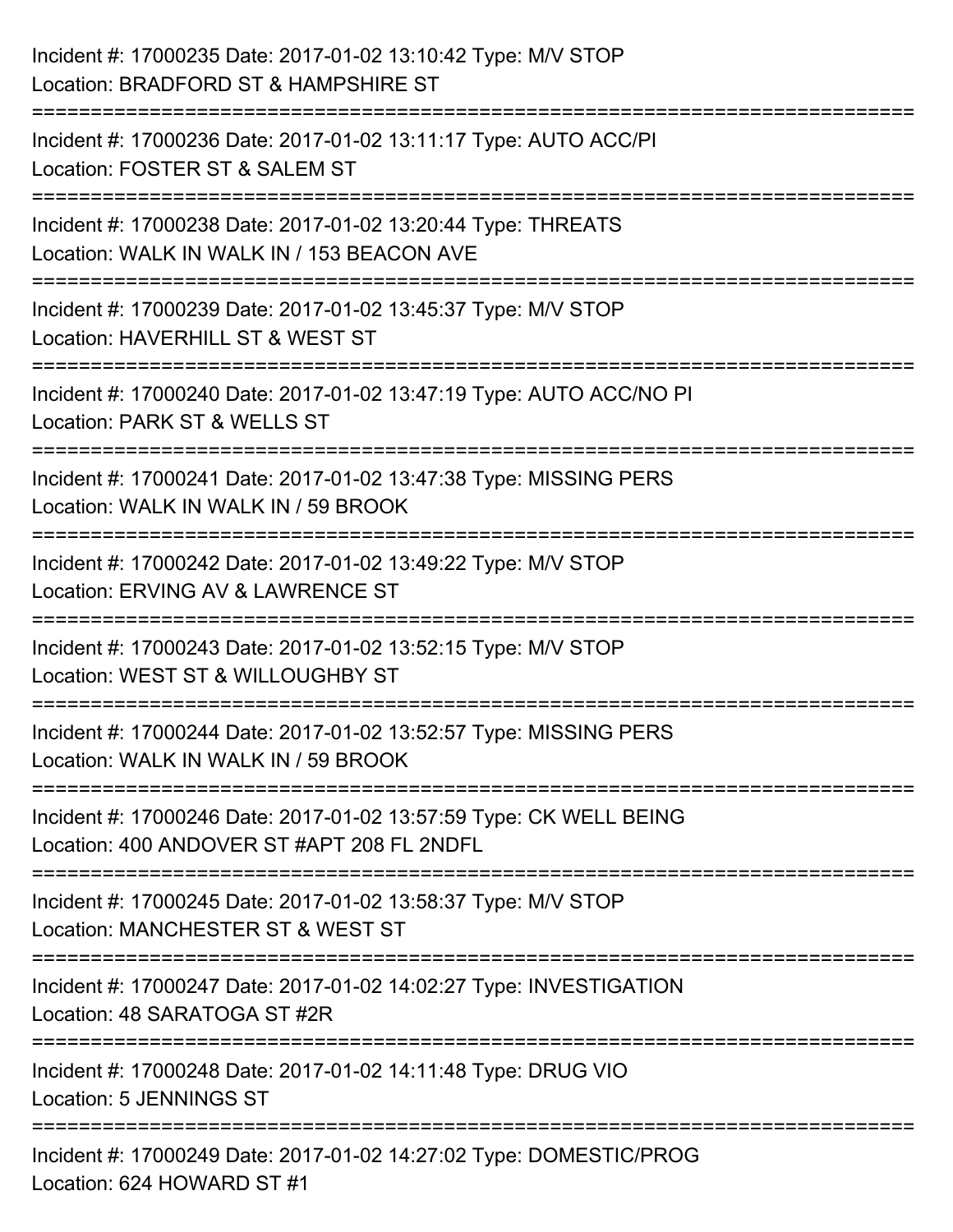| Incident #: 17000250 Date: 2017-01-02 14:34:41 Type: SUS PERS/MV<br>Location: EVERETT MILLS / 15 UNION ST        |
|------------------------------------------------------------------------------------------------------------------|
| Incident #: 17000251 Date: 2017-01-02 14:35:48 Type: ALARM/BURG<br>Location: BURKE RESD / 94 CAMBRIDGE ST        |
| Incident #: 17000252 Date: 2017-01-02 15:05:17 Type: AUTO ACC/NO PI<br>Location: 19 OXFORD ST                    |
| Incident #: 17000253 Date: 2017-01-02 15:06:57 Type: LOST PROPERTY<br>Location: WALK IN WALK IN / 191 S BROADWAY |
| Incident #: 17000254 Date: 2017-01-02 15:15:57 Type: GENERAL SERV<br>Location: 218 MT VERNON ST                  |
| Incident #: 17000255 Date: 2017-01-02 15:24:36 Type: LIC PLATE STO<br>Location: 81 LYNN ST                       |
| Incident #: 17000256 Date: 2017-01-02 15:30:44 Type: SHOTS FIRED<br>Location: LAWRENCE & COMMON ST               |
| Incident #: 17000257 Date: 2017-01-02 15:35:30 Type: THREATS<br>Location: 778 ESSEX ST                           |
| Incident #: 17000259 Date: 2017-01-02 15:41:01 Type: ANIMAL COMPL<br>Location: APPLETON ST & METHUEN ST          |
| Incident #: 17000258 Date: 2017-01-02 15:41:03 Type: DRUG VIO<br>Location: BELKNAP ST & DANA ST                  |
| Incident #: 17000260 Date: 2017-01-02 16:06:37 Type: GUN CALL<br>Location: ANDOVER ST & TOYE AV                  |
| Incident #: 17000261 Date: 2017-01-02 16:14:52 Type: GENERAL SERV<br>Location: 218 MT VERNON ST                  |
| Incident #: 17000262 Date: 2017-01-02 16:18:56 Type: SUS PERS/MV<br>Location: 200 COMMON ST                      |
| Incident #: 17000263 Date: 2017-01-02 16:25:59 Type: DISTURBANCE<br>Location: 49 BOXFORD ST                      |

===========================================================================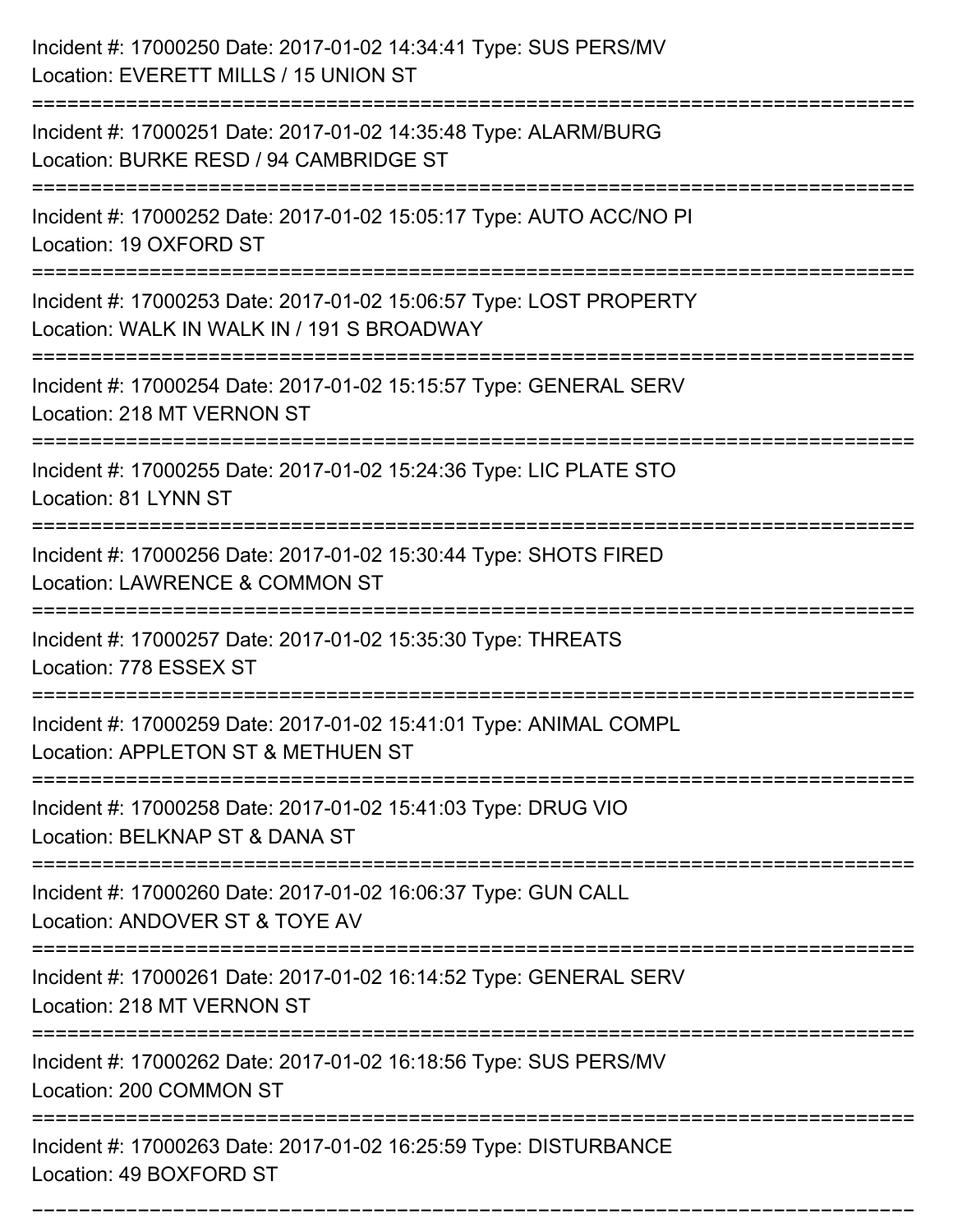| Incident #: 17000264 Date: 2017-01-02 17:19:09 Type: MV/BLOCKING<br>Location: 1 PLATT CT                                                                                |
|-------------------------------------------------------------------------------------------------------------------------------------------------------------------------|
| Incident #: 17000265 Date: 2017-01-02 17:26:58 Type: M/V STOP<br>Location: COMMON ST & FRANKLIN ST                                                                      |
| Incident #: 17000266 Date: 2017-01-02 17:31:10 Type: M/V STOP<br>Location: WINTHROP AV                                                                                  |
| Incident #: 17000267 Date: 2017-01-02 17:32:43 Type: M/V STOP<br>Location: HAVERHILL ST & WEST ST                                                                       |
| Incident #: 17000268 Date: 2017-01-02 17:33:21 Type: M/V STOP<br>Location: MYRTLE ST & WILLOW ST<br>:=====================<br>======================================    |
| Incident #: 17000269 Date: 2017-01-02 17:52:50 Type: M/V STOP<br>Location: BROADWAY & CEDAR ST                                                                          |
| Incident #: 17000271 Date: 2017-01-02 17:53:46 Type: GENERAL SERV<br>Location: 778 ESSEX ST                                                                             |
| Incident #: 17000270 Date: 2017-01-02 17:53:59 Type: M/V STOP<br>Location: BROADWAY & GREEN ST                                                                          |
| Incident #: 17000272 Date: 2017-01-02 17:57:42 Type: ALARM/BURG<br>Location: HENNESSEY SCHOOL / 122 HANCOCK ST                                                          |
| Incident #: 17000273 Date: 2017-01-02 17:58:59 Type: UNWANTEDGUEST<br>Location: 348 BROADWAY                                                                            |
| Incident #: 17000274 Date: 2017-01-02 18:03:37 Type: M/V STOP<br>Location: AMESBURY ST & CANAL ST                                                                       |
| Incident #: 17000275 Date: 2017-01-02 18:04:23 Type: UNWANTEDGUEST<br>Location: GREATER LAWRENCE FAM.HLTH.CTR. / 34 HAVERHILL ST<br>=================================== |
| Incident #: 17000276 Date: 2017-01-02 18:04:54 Type: KEEP PEACE<br>Location: 83 JAMAICA ST<br>___________________                                                       |
| Incident #: 17000277 Date: 2017-01-02 18:09:00 Type: AUTO ACC/UNK PI<br>Location: 43 PARK ST                                                                            |
|                                                                                                                                                                         |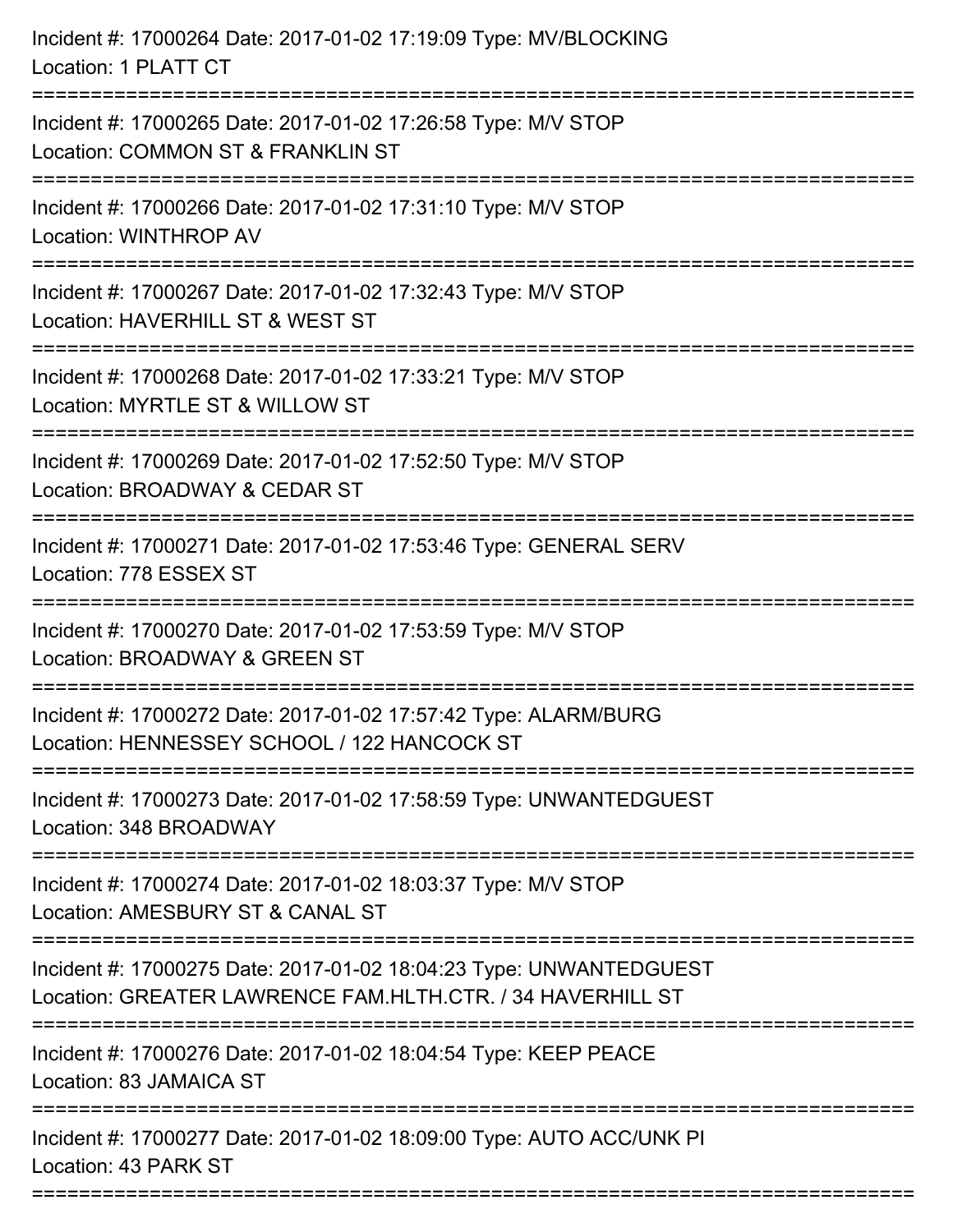Location: BOWDOIN ST & S BROADWAY

| Incident #: 17000279 Date: 2017-01-02 18:16:54 Type: HIT & RUN M/V<br>Location: HOLLY ST & BROADWAY                 |
|---------------------------------------------------------------------------------------------------------------------|
| Incident #: 17000280 Date: 2017-01-02 18:18:11 Type: CK WELL BEING<br>Location: BROADWAY & COMMON ST                |
| Incident #: 17000281 Date: 2017-01-02 18:21:26 Type: THREATS<br><b>Location: 96 BENNINGTON ST</b>                   |
| Incident #: 17000282 Date: 2017-01-02 18:25:53 Type: HIT & RUN M/V<br>Location: 21 HAMILTON ST FL 2                 |
| Incident #: 17000283 Date: 2017-01-02 18:29:39 Type: NOISE ORD<br>Location: 3 BARNARD RD                            |
| Incident #: 17000284 Date: 2017-01-02 18:37:57 Type: B&E/MV/PAST<br>Location: 292 AMES ST                           |
| Incident #: 17000285 Date: 2017-01-02 18:43:11 Type: MAL DAMAGE<br>Location: 30 MYRTLE CT                           |
| Incident #: 17000286 Date: 2017-01-02 18:49:51 Type: M/V STOP<br><b>Location: CEDAR ST</b>                          |
| Incident #: 17000287 Date: 2017-01-02 18:50:18 Type: M/V STOP<br>Location: PARKER ST & SALEM ST                     |
| Incident #: 17000288 Date: 2017-01-02 19:33:19 Type: NOISE ORD<br>Location: 3 BARNARD RD                            |
| Incident #: 17000289 Date: 2017-01-02 19:35:49 Type: MAL DAMAGE<br>Location: 115 ALDER ST FL 2L                     |
| Incident #: 17000290 Date: 2017-01-02 19:45:46 Type: MEDIC SUPPORT<br>Location: 288 PROSPECT ST #1 FL SIDE ENTRANCE |
| Incident #: 17000291 Date: 2017-01-02 20:03:18 Type: B&E/PAST<br>Location: 1 TREMONT ST #9                          |
|                                                                                                                     |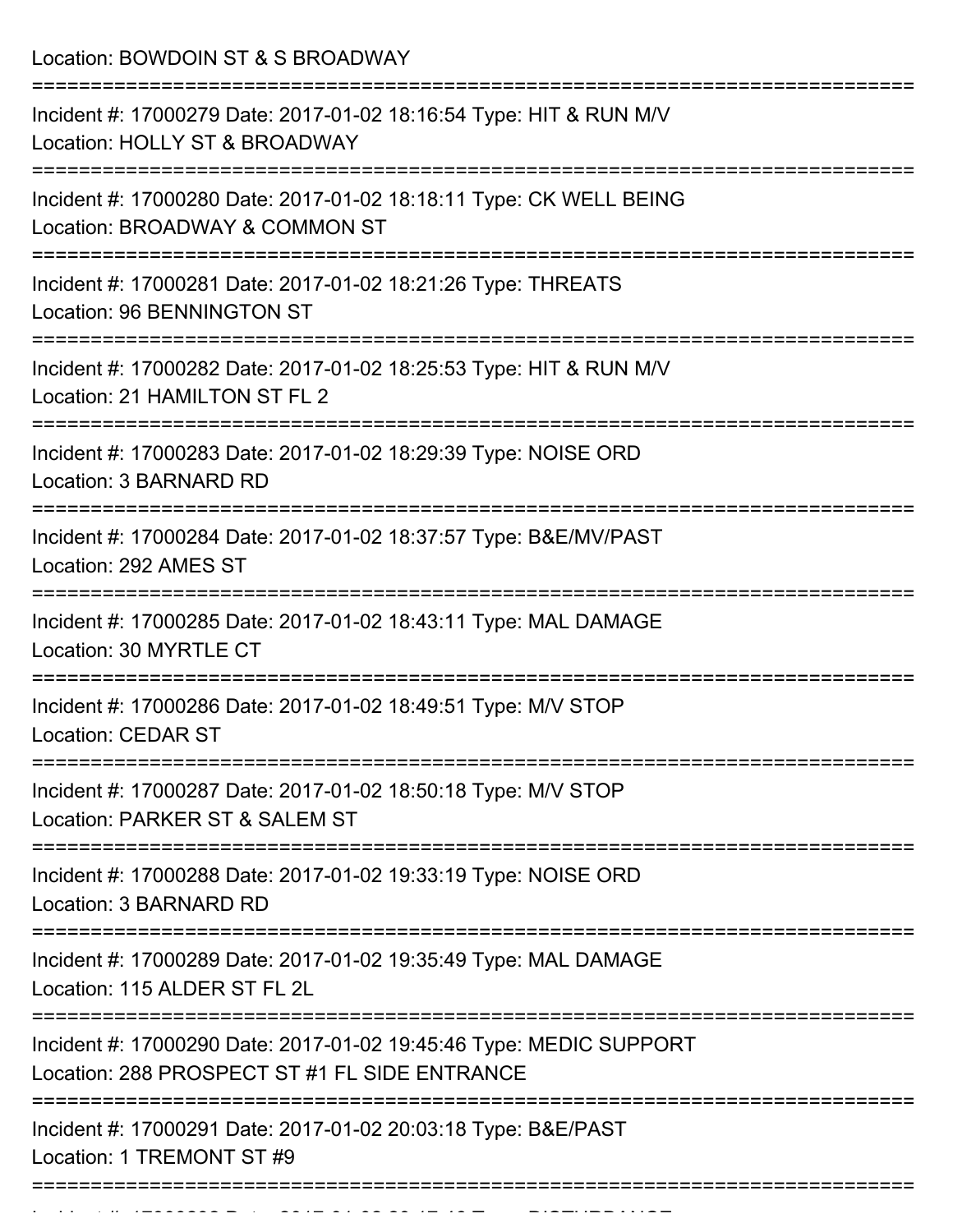Location: 1 GENERAL ST

| Incident #: 17000293 Date: 2017-01-02 20:19:43 Type: THREATS<br>Location: 153 BEACON AV #1                      |
|-----------------------------------------------------------------------------------------------------------------|
| Incident #: 17000294 Date: 2017-01-02 20:23:14 Type: AUTO ACC/UNK PI<br>Location: MARKET ST & PARKER ST         |
| Incident #: 17000295 Date: 2017-01-02 20:25:46 Type: HOME INVASION<br>Location: 27 EXCHANGE ST FL 1             |
| Incident #: 17000296 Date: 2017-01-02 20:59:30 Type: B&E/PAST<br>Location: 22 SAXONIA AV FL 1                   |
| Incident #: 17000297 Date: 2017-01-02 21:11:24 Type: GENERAL SERV<br>Location: EUROPEAN MOTORS / 314 S BROADWAY |
| Incident #: 17000298 Date: 2017-01-02 21:20:14 Type: STOL/MV/PAS<br>Location: 27 EXCHANGE ST                    |
| Incident #: 17000299 Date: 2017-01-02 21:32:16 Type: HIT & RUN M/V<br>Location: 229 BRUCE ST                    |
| Incident #: 17000300 Date: 2017-01-02 21:46:26 Type: NOISE ORD<br>Location: FARNHAM ST & FOSTER ST              |
| Incident #: 17000301 Date: 2017-01-02 21:48:58 Type: MV/BLOCKING<br>Location: CAMBRIDGE ST & WINTHROP AV        |
| Incident #: 17000302 Date: 2017-01-02 21:55:36 Type: UNWANTEDGUEST<br>Location: SUPER LIQUORS / 35 S BROADWAY   |
| Incident #: 17000303 Date: 2017-01-02 22:04:42 Type: SUS PERS/MV<br>Location: 231 WATER ST #34                  |
| Incident #: 17000304 Date: 2017-01-02 22:34:32 Type: ALARM/BURG<br>Location: WARD SIX CLUB / 57 SPRINGFIELD ST  |
| Incident #: 17000305 Date: 2017-01-02 22:51:00 Type: AUTO ACC/PI<br>Location: 34 FERN ST                        |
|                                                                                                                 |